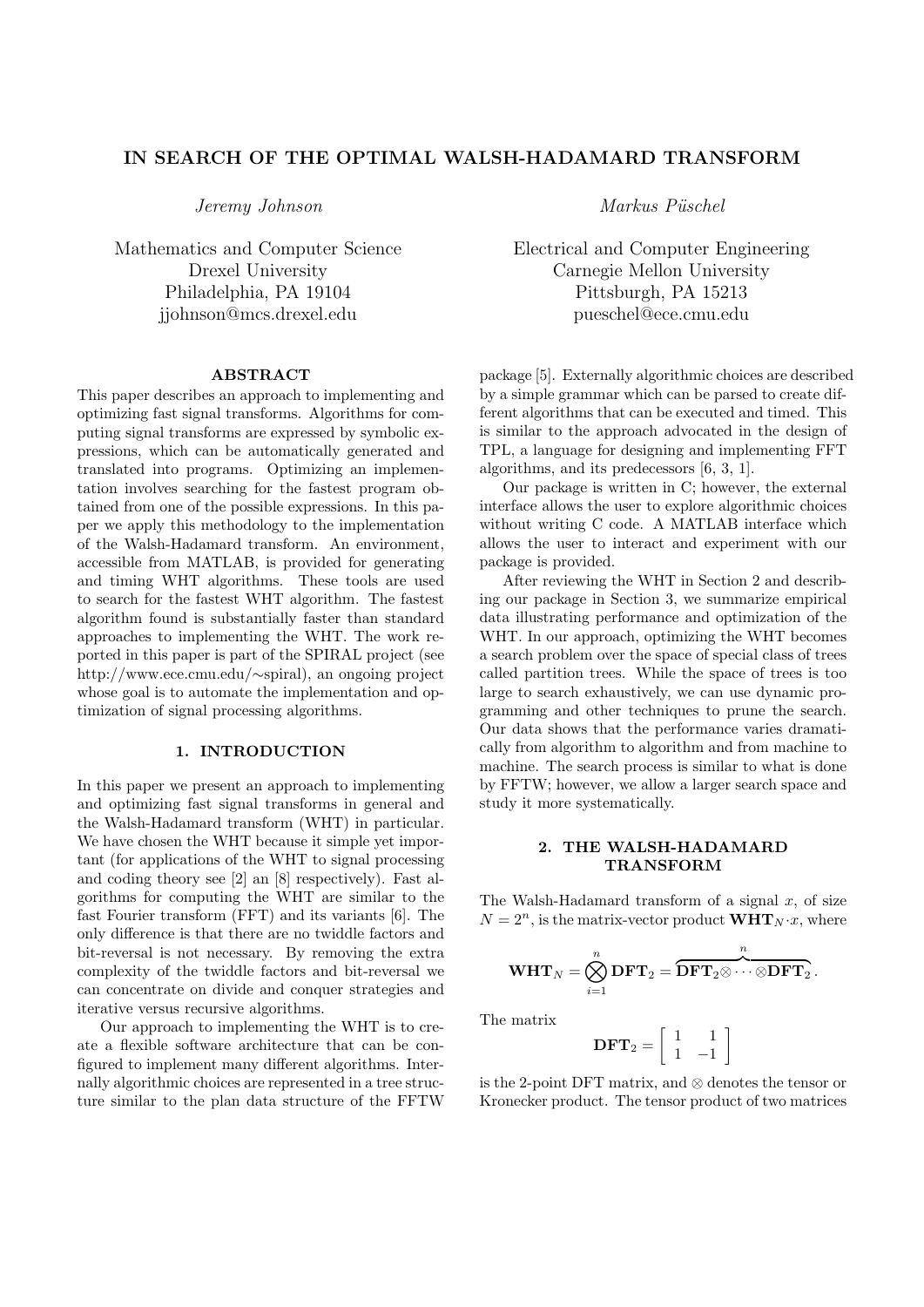is obtained by replacing each entry of the first matrix by that element multiplied by the second matrix. Thus, for example,

$$
\mathbf{WHT}_{4} = \begin{bmatrix} 1 & 1 \\ 1 & -1 \end{bmatrix} \otimes \begin{bmatrix} 1 & 1 \\ 1 & -1 \end{bmatrix}
$$

$$
= \begin{bmatrix} 1 & 1 & 1 & 1 \\ 1 & -1 & 1 & -1 \\ 1 & 1 & -1 & -1 \\ 1 & -1 & -1 & 1 \end{bmatrix}.
$$

Algorithms for computing the WHT can be derived using properties of the tensor product [9, 6]. A recursive algorithm for the WHT is obtained from the factorization

$$
\mathbf{WHT}_{2^n} = (\mathbf{WHT}_2 \otimes \mathbf{I}_{2^{n-1}})(\mathbf{I}_2 \otimes \mathbf{WHT}_{2^{n-1}})
$$
 (1)

This equation corresponds to the divide and conquer step in a recursive FFT. An iterative algorithm for computing the WHT is obtained from the factorization

$$
\mathbf{WHT}_{2^n} = \prod_{i=1}^n (\mathbf{I}_{2^{i-1}} \otimes \mathbf{WHT}_2 \otimes \mathbf{I}_{2^{n-i}}), \qquad (2)
$$

which corresponds to an iterative FFT. More generally, let  $n = n_1 + \cdots + n_t$ , then

$$
\mathbf{WHT}_{2^n} = \prod_{i=1}^t (\mathbf{I}_{2^{n_1 + \dots + n_{i-1}}} \otimes \mathbf{WHT}_{2^{n_i}} \otimes \mathbf{I}_{2^{n_{i+1} + \dots + n_t}})
$$
\n(3)

This equation encompasses both the iterative and recursive algorithm and provides a mechanism for exploring different breakdown strategies and combinations of recursion and iteration. Alternative algorithms are obtained through different sequences of the application of Equation 3. Each algorithm obtained this way can be represented by a tree, called a partition tree. The root of the partition tree corresponding to an algorithm for computing  $\mathbf{WHT}_N$ , where  $N = 2^n$  is labeled with *n*. Each application of Equation 3 corresponds to an expansion of a node into children whose sum equals the node. Figure 1 shows the trees for a recursive and iterative algorithm for computing **WHT**16.

In this paper we explore all WHT implementations corresponding to all possible partition trees. The total number of partition trees of size *n* is given by the recurrence

$$
T_n = 1 + \sum_{n_1 + \dots + n_k = n} T_{n_1} \cdots T_{n_k}
$$
 (4)

Table 1 lists the first few values of  $T_n$ . The generating function,  $T(z)$ , for  $T_n$  satisfies the functional equation

$$
T(z) = z/(1-z) + T(z)^{2}/(1-T(z)),
$$
 (5)



Figure 1: Partition Trees for Iterative and Recursive WHT Algorithms

|  |  | $n \mid 1 \quad 2 \quad 3 \quad 4 \quad 5$ |  |                                                   |
|--|--|--------------------------------------------|--|---------------------------------------------------|
|  |  |                                            |  | $T_n$   1   2   6   24   112   568   3032   16768 |

Table 1: Number of Partition Trees for  $\mathbf{WHT}_{2^n}$ 

and consequently  $T_n = \Theta(\alpha^n/n^{3/2})$ , where  $\alpha = 4 + \frac{1}{2}$  $\sqrt{8} \approx 6.828427120$ . Even if we restrict to binary partition trees, the number of trees is  $\Theta(5^n/n^{3/2})$ . Hence it is impossible to exhaustively search all possible trees for the optimal algorithm.

## **3. DESIGN OF THE WHT PACKAGE**

The design of our WHT package is based on the design of an FFT package from the thesis of Sebastion Egner [4], and is similar in spirit to the design of FFTW [5].

Algorithm alternatives are represented syntactically using a grammar for describing the breakdown strategy.

$$
W(n) ::= small[n] |
$$
  
split
$$
[W(n1),...,W(nt)] # n=n1+...+nt
$$

The nonterminal symbol  $W(n)$  gets expanded into a string, called a WHT expression, corresponding to an algorithm for computing  $\mathbf{WHT}_{2^n}$ . Algorithms are built up from the symbol small[n], which corresponds to a sequence of unrolled straight-line code for computing  $\text{WHT}_{2^n}$ . The string split  $[\text{W(n1)}, \ldots, \text{W(nt)}]$  corresponds to an application of Equation 3. For example, the strings

split[small[1],small[1],small[1],small[1]]

split[small[1],split[small[1], split[small[1],small[1]]]]

corresponds to the iterative and recursive algorithms for computing  $\text{WHT}_{16}$  depicted in Figure 1.

Let  $N = N_1 \cdots N_t$ , where  $N_i = 2^{n_i}$ , and let  $x_{b,s}^M$ denote the vector  $(x(b), x(b + s), \ldots, x(b + (M-1)s)).$ Then evaluation of  $x = \textbf{WHT}_N \cdot x$  using Equation 3 is performed using

$$
R = N; \quad S = 1;
$$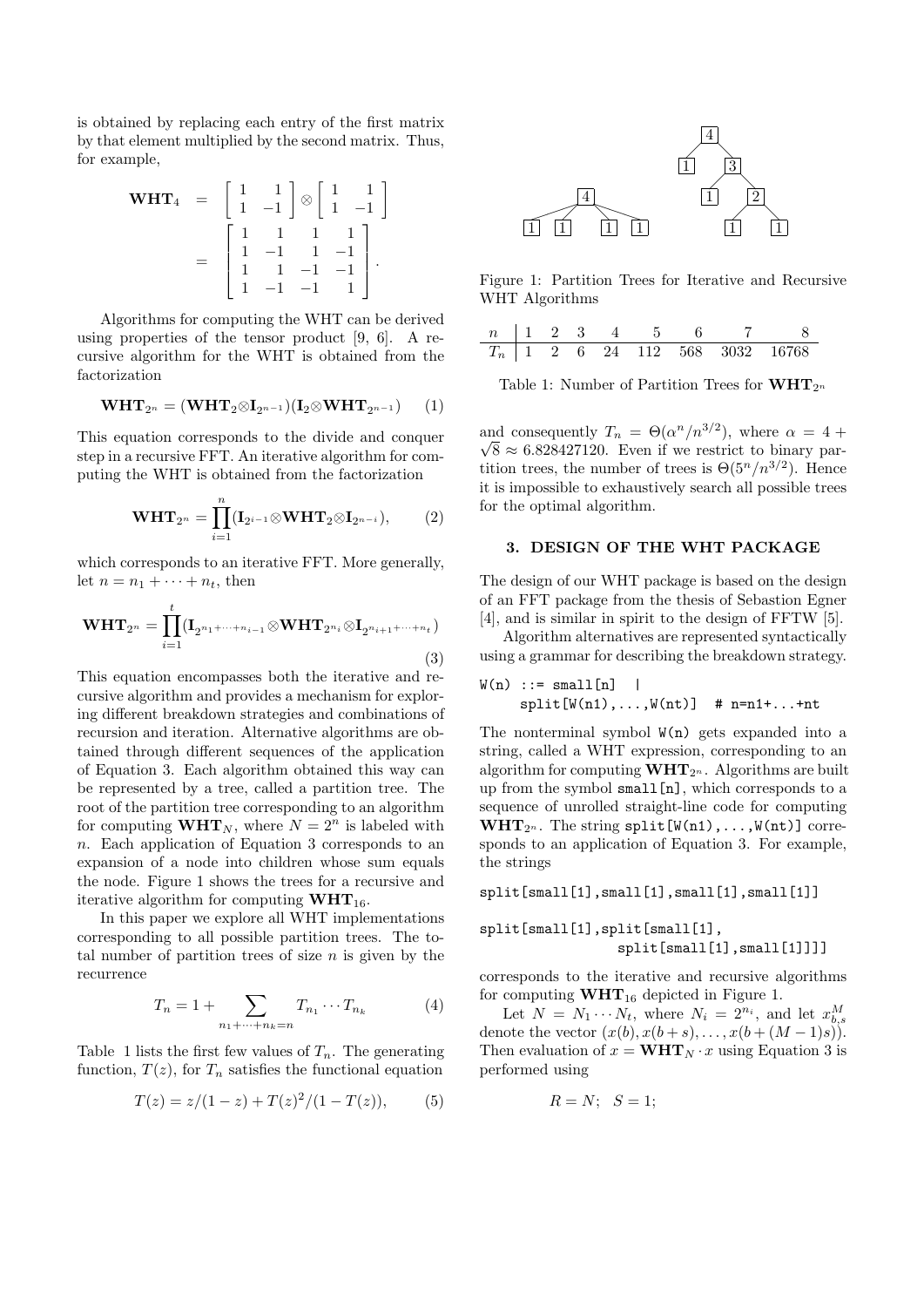for 
$$
i = 1, ..., t
$$
  
\n $R = R/N_i$ ;  
\nfor  $j = 0, ..., R - 1$   
\nfor  $k = 0, ..., S - 1$   
\n $x_{jN_iS+k,S}^{N_i} = \mathbf{WHT}_N \cdot x_{jN_iS+k,S}^{N_i}$ ;  
\n $S = S * N_i$ ;

This scheme assumes that the algorithm works in-place and is able to accept stride parameters.

Several code generators are provided for producing code for small[n]. The resulting functions, similar to the codelets in FFTW, are straight-line code sequences without the overhead of loop control or recursion. The elimination of the control overhead makes them more efficient for small transform sizes than general purpose code; however, the size of the instruction cache eventually causes straight-line code to become slower.

A parser is provided for reading WHT expressions and translating them into a data structure called a WHT tree, which is a partition tree with additional information and is related to an FFTW plan. Each algorithm described by a WHT tree can be used to compute the WHT using an apply function.

Timing and verification programs are provided, which take as input a WHT expression. The timing program can be accessed through MATLAB. MATLAB programs to generate WHT expressions and analyze the resulting algorithms are available.

## **4. THE SEARCH FOR THE OPTIMAL WHT ALGORITHM**

This section summarizes our performance experiments and outlines our search for the optimal WHT algorithm. The key observations are: (1) There is a wide distribution of computing times for different algorithms. (2) The optimal algorithm depends on the computer and compiler. (3) Substantial performance improvement can be obtained by choosing an appropriate algorithm. (4) By providing an environment to generate algorithmic choices and intelligently search for the one with optimal performance it is possible to take advantage of the previous 3 observations.

The WHT package is written in C and is available for download at [7]. Computer experiments were performed on a 233 MHz Pentium II running Linux and a 400 MHz UltraSPARC II running Solaris. On the Pentium gcc version 2.7.2.3 with -O6 was used, and on the UltraSPARC version 5.0 of Sun's C compiler with -fast -xO5 was used. All algorithms operated in-place on double precision real data.

In our first experiment, we compared the iterative algorithm from Equation 2 with the recursive algorithm



Figure 2: Ratio of Recursive/Iterative on Pentium

from Equation 1. From Figure 2 we see that initially the iterative algorithm is faster, but eventually the recursive algorithm becomes faster. The switch over point occurs when the input no longer fits in L2 cache. The recursive algorithm utilizes cache better, however, the overhead for recursion seems to be significant for small sizes.

Further improvement can be obtained by using larger unrolled code sequences. We generated straight-line code for small transform sizes and observed improvement over the iterative algorithm up to size  $2^8$  on both platforms. Code generators based on a recursive algorithm were superior (due to better register utilization) optimization flags The amount of improvement, up to a factor of 7.4, depended on the compiler. We observed that Sun's C compiler performed significantly better than gcc.

The first two experiments suggest a recursive design that switches to an iterative algorithm inside the cache boundary which in turn is built from straight-line code for transforms up to size 256. However, performance can be highly unpredictable and consequently the best thing to do is systematically search all possible implementations to determine the optimal combination of straight-line code, iteration, and recursion.

Since it is infeasible to do an exhaustive search we used dynamic programming to search for an optimal algorithm. We assumed that the optimal algorithm for a given transform size is independent of the context in which it is being called. Under this assumption, we can search for the optimal algorithm for a given size by considering all possible applications of Equation 3 with the previously determined best algorithms used